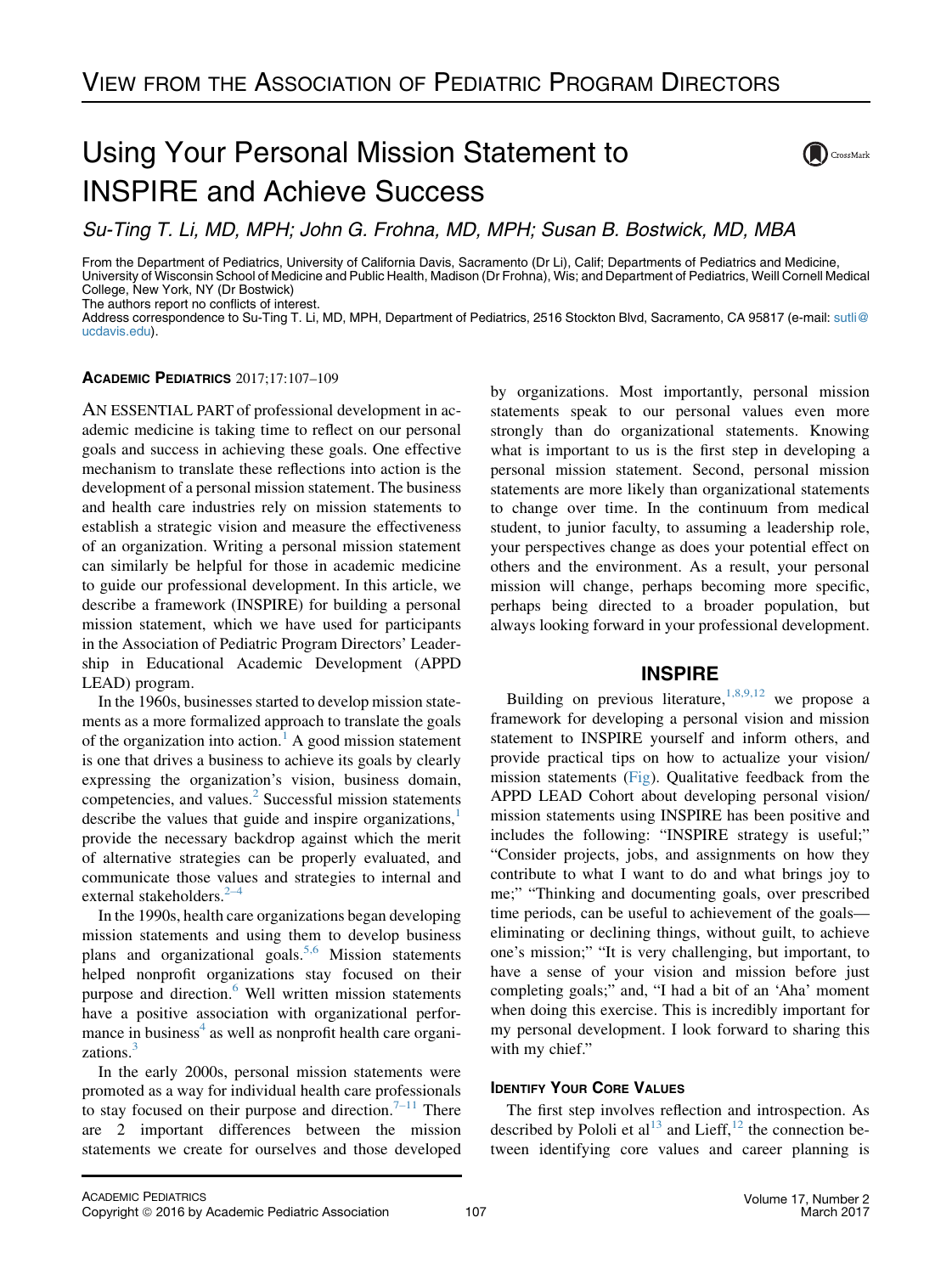<span id="page-1-0"></span>

Figure. INSPIRE framework for developing and actualizing your personal vision and mission statement.

crucial. Identify core values that underlie your decisions, guide your actions, and influence how you view success (Box). Be authentic. No one else can determine your core values for you. Core values are a consistent part of yourself and do not change according to circumstances, setting, or activity. To help you define your core values, write down your proudest accomplishments—what is the common thread that links these accomplishments? Why are you most proud of these accomplishments? What do they say about you? Who are your role models? What characteristics do you most admire in these individuals? Narrow your core values to a maximum of 3 to 5 values on which to focus.[8](#page-2-0) Your core values define what you believe in and are the lens through which you view the world.<sup>[9](#page-2-0)</sup>

For example, someone who values innovation might embrace the opportunity to make changes in their education program; encourage innovation in their learners, faculty, and staff; include curricula on innovation and change management in their program; and view a successful program as one that graduates innovative leaders. In contrast, someone who values community might explicitly include curricula, rotations, and projects on community health in their residency program, and view a successful program as one that graduates residents who partner with community resources to improve the health of children in their community.

### **NAME THE POPULATION YOU SERVE**

Next, name the population you serve—pediatric residents at your program, pediatric fellows at your institution, medical students at your school of medicine, underserved children and families in your region, or pediatric medical educators nationally. By defining your scope and the population you desire to affect, you can better focus your mission statement.<sup>2</sup>

## **SET YOUR VISION**

Think big. As Stephen Covey states in his book, The 7 Habits of Highly Effective People, "begin with the end in mind."<sup>[14](#page-2-0)</sup> What is your vision for a better world? What is the change you want to make in the world? Imagine what

**BOX. EXAMPLES OF CORE VALUES** 

| Balance     | Collaborative  | Competency     | Dedication |
|-------------|----------------|----------------|------------|
| Diversity   | Evidence-based | Fairness       | Hard work  |
| Inspiration | Integrity      | <b>Nurture</b> | Respect    |

the world would look like if you had the effect that you desire on the population you serve. One way to create your vision is to visualize yourself at your retirement party, celebrating your successes with your friends and colleagues. What did you accomplish? Your vision is what the world will look like after you have accomplished the changes you want to make. For example, your vision might be "All children will receive personalized, evidence-based pediatric care."

Next, plan how you will achieve your vision—this is the essence of your mission statement. For example, if your vision is that "All children will receive personalized, evidence-based pediatric care," your mission might then be "To educate learners to provide personalized, evidence-based care to children."

What is the big, hairy, audacious goal (BHAG) that you need to accomplish to allow you to accomplish your mission? $15$  What are some of the challenges you need to overcome and how do you turn those challenges into achievements? Break your BHAG into smaller goals along the way and plan how to achieve one goal at a time. For example, if your goal is to integrate evidence-based medicine curriculum and care into the continuum of education at your institution, you might find that to accomplish this goal, your 10-year goal might be to integrate evidencebased medicine into training of pediatric residents nationally, which might mean your 5-year goal might be to integrate evidence-based medicine into all aspects of the training of pediatric residents at your institution and your 1-year goal might be to develop a robust evidencebased medicine curriculum for pediatric residents in your institution. Identify the goals that you will need to achieve to meet your BHAG and establish a path that will allow you to achieve those goals.

What are activities that align with your mission and allow you to achieve your goals? Organizational mission statements help focus the allocation of organizational resources. $1,6$  Similarly, you should use your mission statement to help focus the allocation of your time and energy. A study reported that faculty who spent at least 20% of their time on the activity they perceived as most meaningful to them were less likely to be burned out.<sup>[16](#page-2-0)</sup> These meaningful activities might be described as "flow" states, an optimal state of intrinsic motivation, where you are "in the zone" and happily, fully absorbed in doing something meaningful to you, skillfully and easily.<sup>[17](#page-2-0)</sup> As you sort through your current activities and the myriad opportunities available to you, determine how well each activity aligns with your mission or can provide you with the skills, experience, or connections necessary to achieve your goals. Give yourself permission to say "no" to opportunities that do not align with your mission so that you have room to actively seek out opportunities that do align. For example, as a medical educator, you might choose to